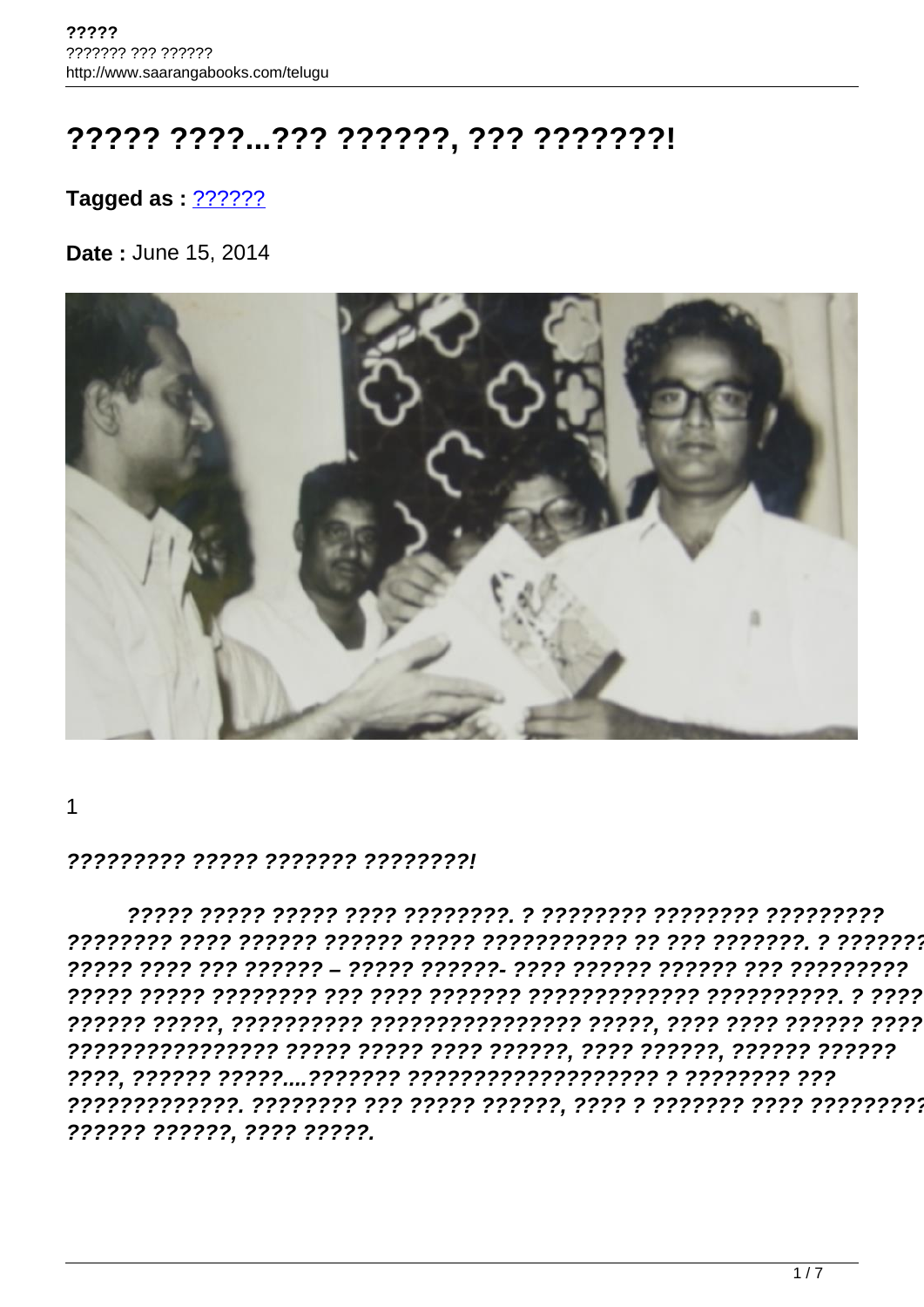7777 7777777 77777777 77777 777777. 77777 77777, 7777 7777. 777777 7777. ??????????! ???????? ????? ?????? ??? "???????" (1973) ??????, ?????? ??????? ?????. ??????? ????? ??? ????? ????.

777777777 7771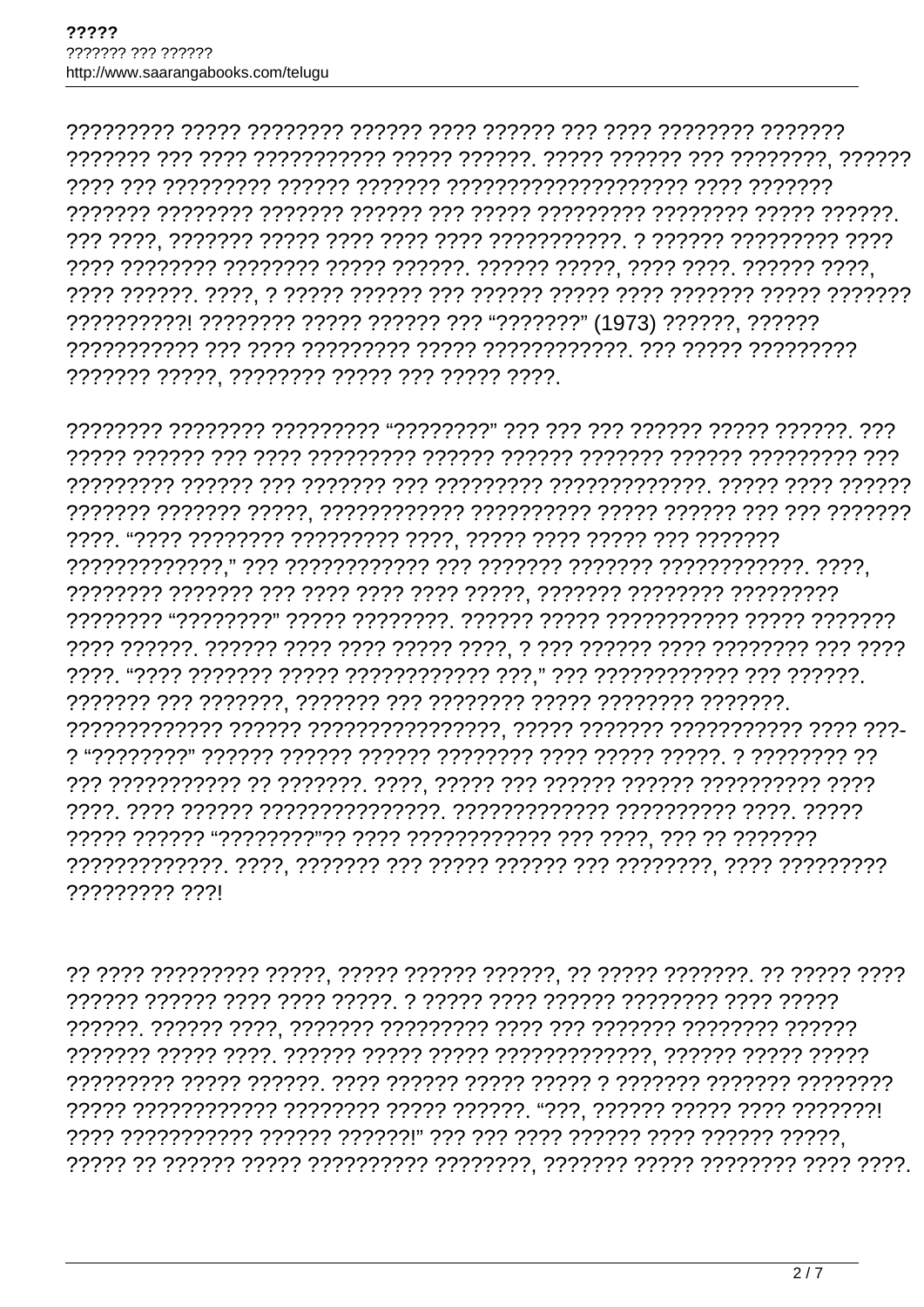$\mathcal{P}$ 

"וְרִיִרְיָךְ רְיִרְיִרְיָךְ רְיִרְיִרְיָרְ רְיָרְיְרְיְרְיִרְיִךְ רְיִרְיִי

????. ??????? ??? ????? ????. "? ?????? ???? ???? ?? ?????." ???? ???? ?????? ???? ????? ???????. ????? ????? ???? ?????. ????. ???? ????? ????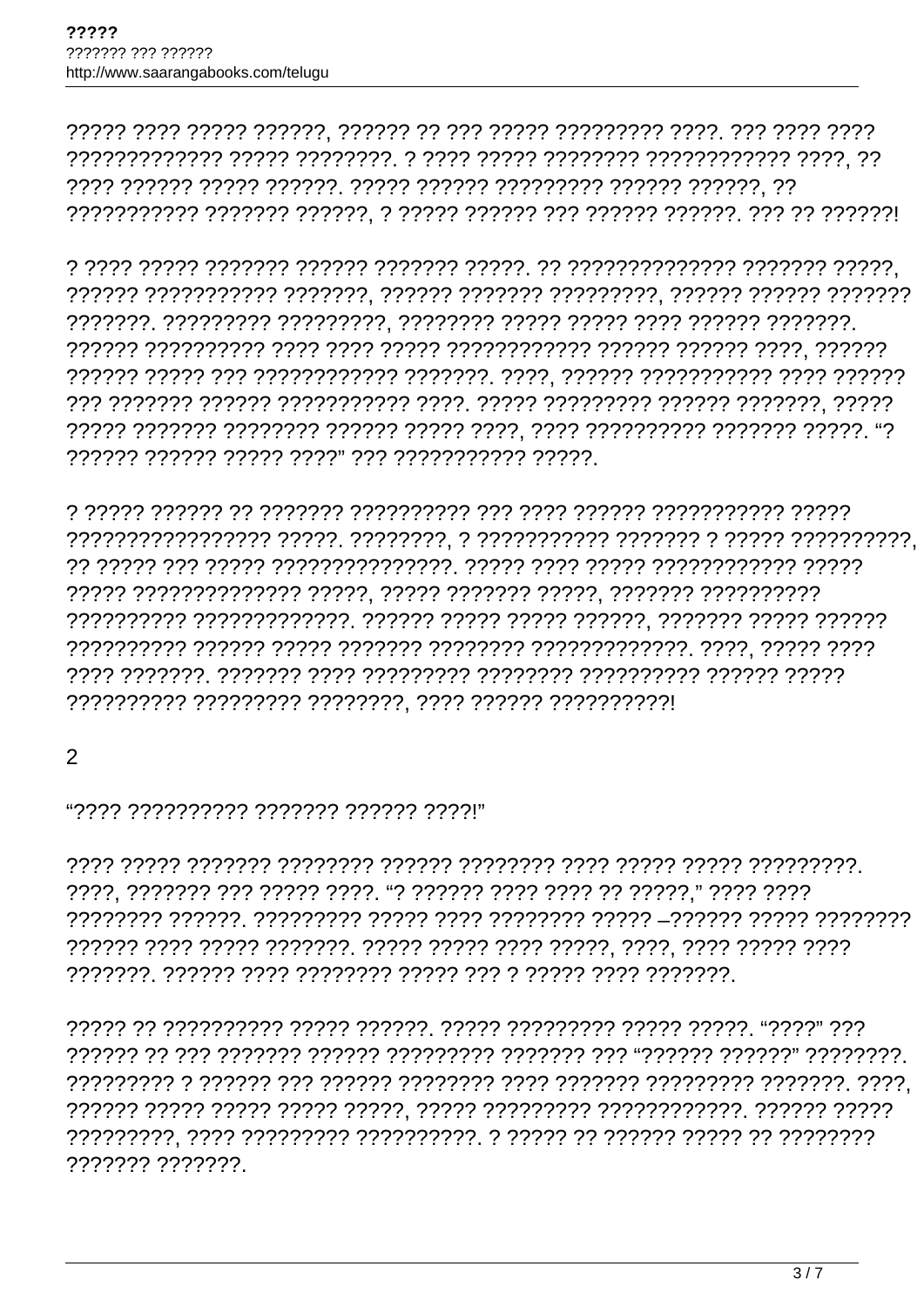777 77777777 77777777 777777777

2221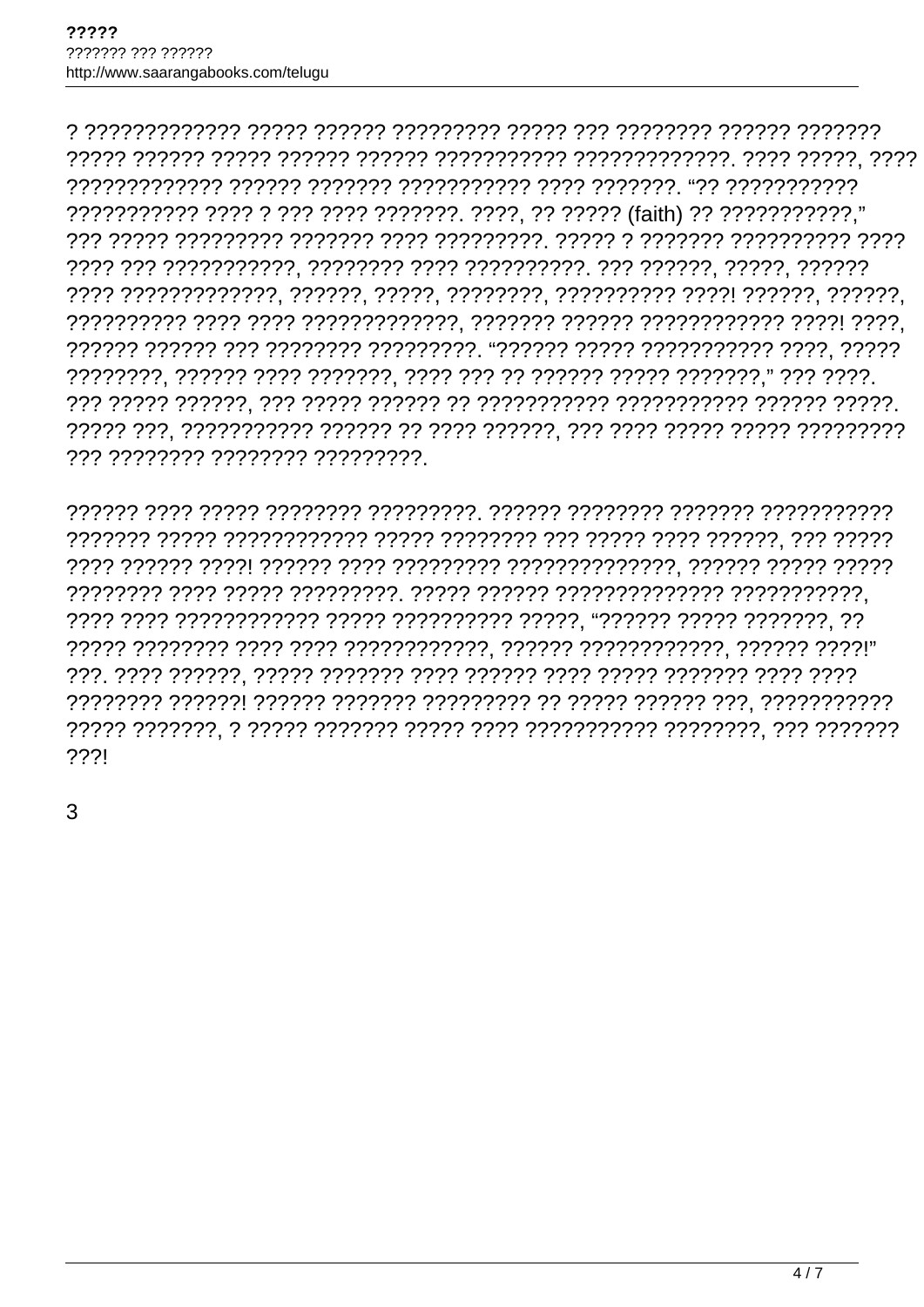

??????."

?????????? ???????? ?? ?????????. ??? 1960 ????? 1975 ???? ??????????.